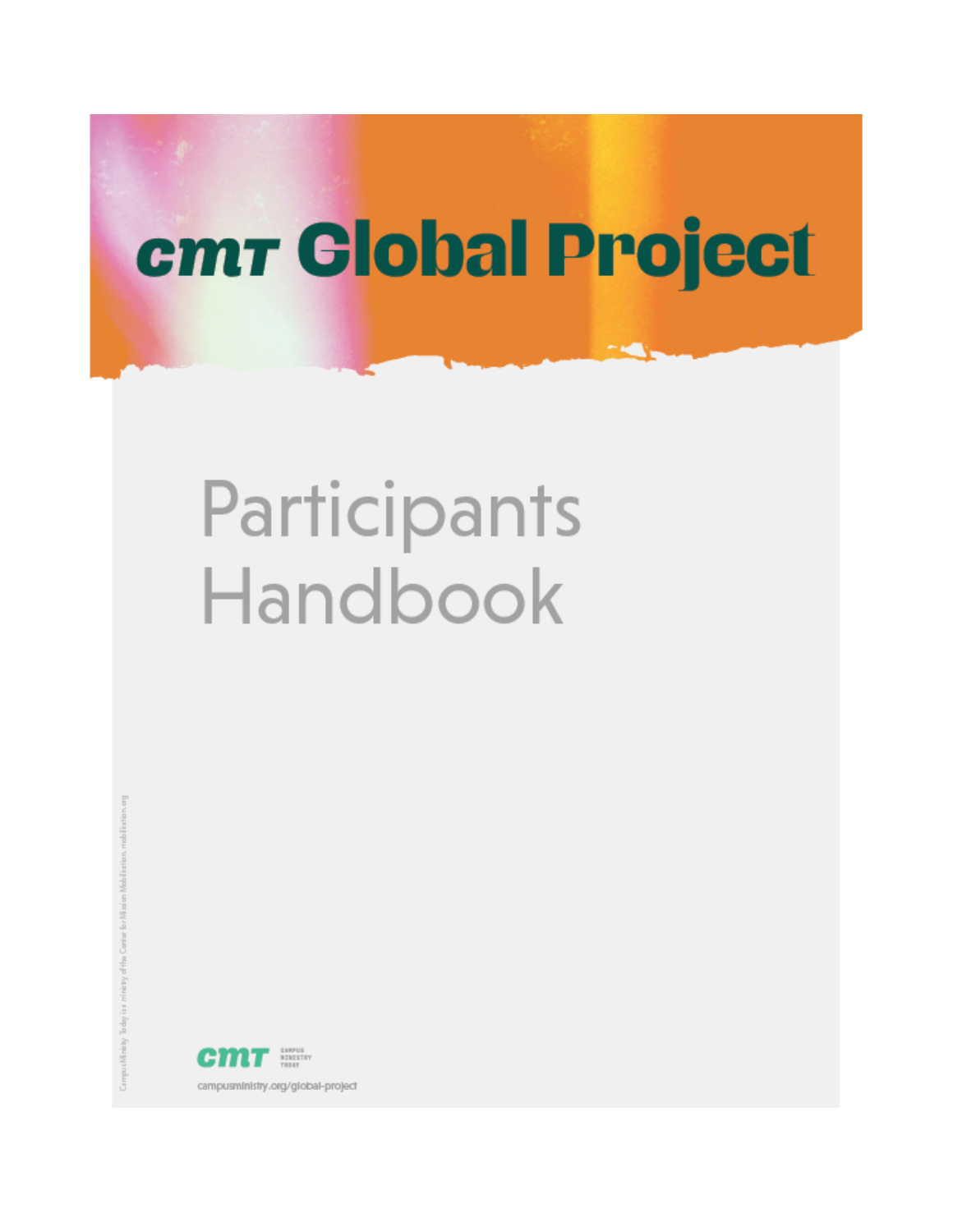### Table of Contents:

**Global Project Core Components Overview** - Page 2

**Global Gathering Teaching Schedule** - Page 4

**Weekly Assignments** - Page 5

**Resources:**

- **How to Do an Inductive Bible Study** Page 6
- **Weekly D-Group Accountability Questions** Page 8
- **Zoom Tips and Tricks** Page 9

#### **If you have any questions…**

- ❏ Start off by checking the Global Project [Participants'](https://campusministry.org/global-project/participants) Page, which has all of our resources!
- ❏ **Ask your D-Group leader or the campus staff who recruited you to the Global Project.** Campus Ministry Today is providing the structure and key components of the project, but your college ministry or church are the ones leading the project for you and your ministry.
- ❏ Contact **[info@campusministry.org](mailto:info@campusministry.org)** if you have trouble accessing any resources online.

**More Resources @ [www.globalproject.org](http://www.globalproject.org)**



**cmr Global Project**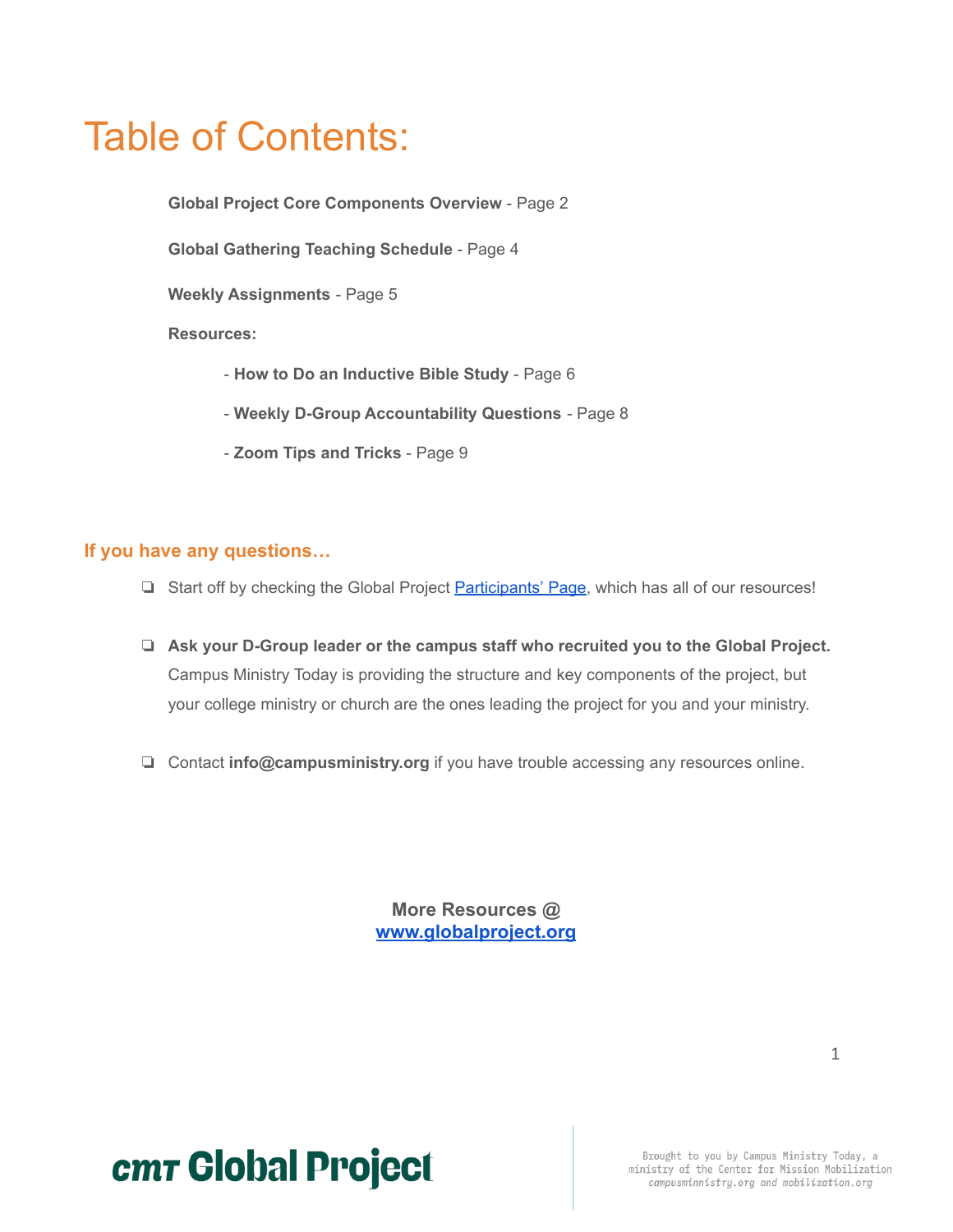### Global Project Core Components

Your Commitments

Below you will find an overview of each core component, and then a bulleted list that has all of **your individual responsibilities** as a Global Project participant! Read these thoroughly, and use them as a reference throughout the Project if you are feeling a little lost.

### **Large Group Gathering**

Large group meetings are a great way to build momentum, fellowship, and maintain the trajectory of your Global Project. Your ministry will be scheduling its rhythm and for the large group gatherings, and Global Project is providing 8 teaching videos that coincide with that week's reading of *The Fuel and the Flame*. Your ministry may be meeting virtually or in person, and possibly including worship, meals, student testimonies, or supplemental talks.

### **Discipleship Groups**

We truly believe that D-Groups are **the most important component** of the Global project. When we spend time in community with others, diving in Scripture, and praying for one another our lives are changed. You will be engaging with your group in a discussion on *The Fuel and The Flame*, the 2 Timothy Inductive Bible Study, Scripture memory, prayer, and planning and implementing your Outreach activity. You will also get to spend regular 1-on-1 time with your D-Group leader, which we believe will be a good time of fellowship as well as accountability as you work towards your goals.

- **Make sure** you know who your D-Group leader is, what time your group will plan to meet weekly, and how you will meet (in person, Zoom, Facetime, etc.).
- **Prepare** by reading your chapters of *The Fuel and the Flame*.
- Meet regularly with your D-Group leader 1-on-1 for a time of coaching.
- Commit to at least one hour of personal Inductive Bible Study per week.

### $\overline{2}$

## cm Global Project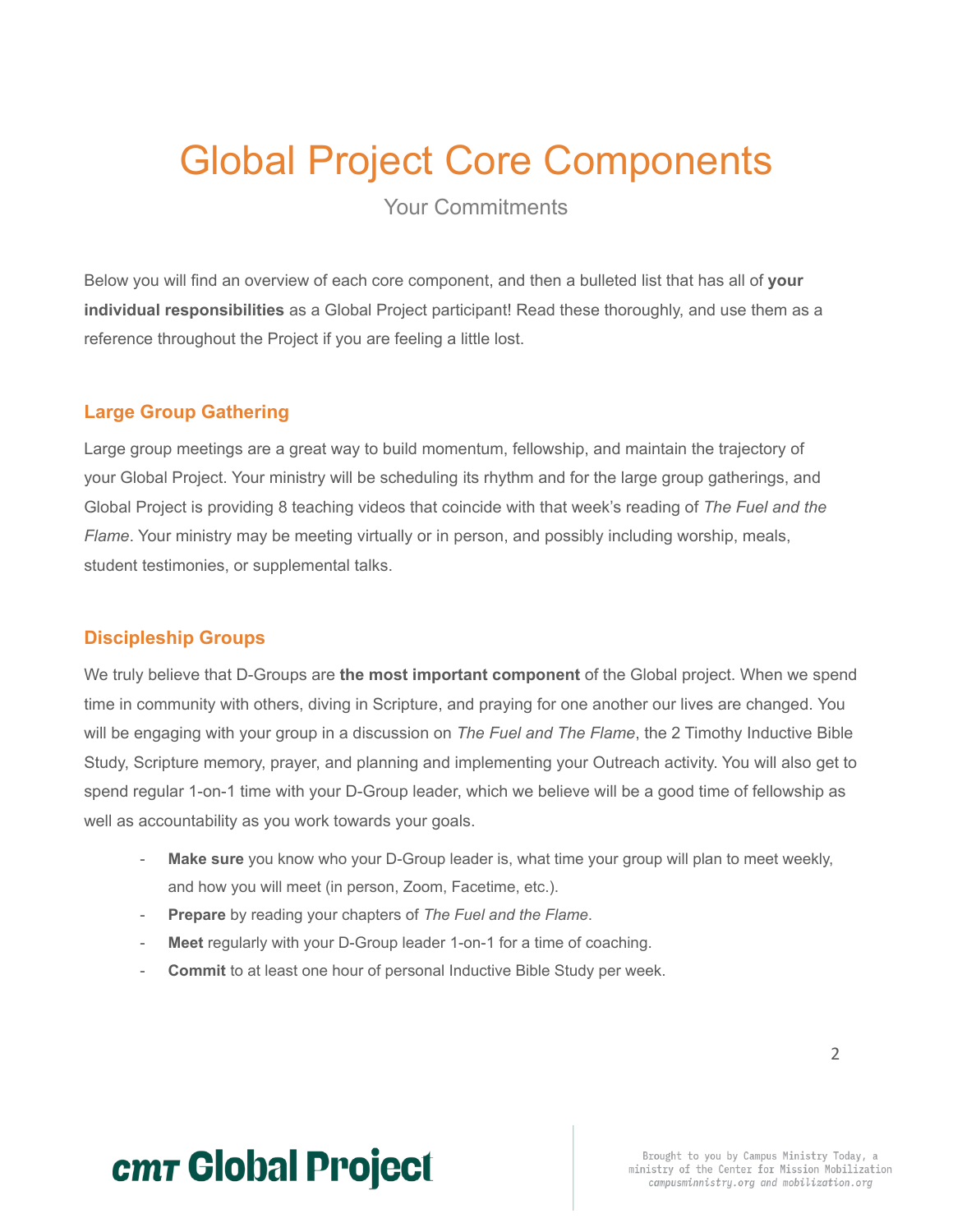Pray for your D-Group leader and the members of your group - that God will use this project to transform your hearts and minds.

### **Outreach Initiative**

We are encouraging and expecting all participants to do an Outreach Initiative. We believe that this is what will truly breathe life into this project! This can either be an [evangelistic Bible study,](https://campusministry.org/article/free-digital-evangelistic-bible-study-discovering-purpose) a mission [mobilization](https://www.mobilization.org/resources/live-missionally/xplore/) small group, or a [purity group.](https://thefreedomfight.org/30-day-challenge/30-day-sign-up/) Talk with your D-Group leader and friends in your group about which one might interest you most!

- Prepare by familiarizing yourself with the three Outreach Initiative options
- Think now about what kind of group you would like to start and begin recruiting your friends. After you have decided, let your D-Group leader know what type of group you will be doing and who will be in it.

## **cmr Global Project**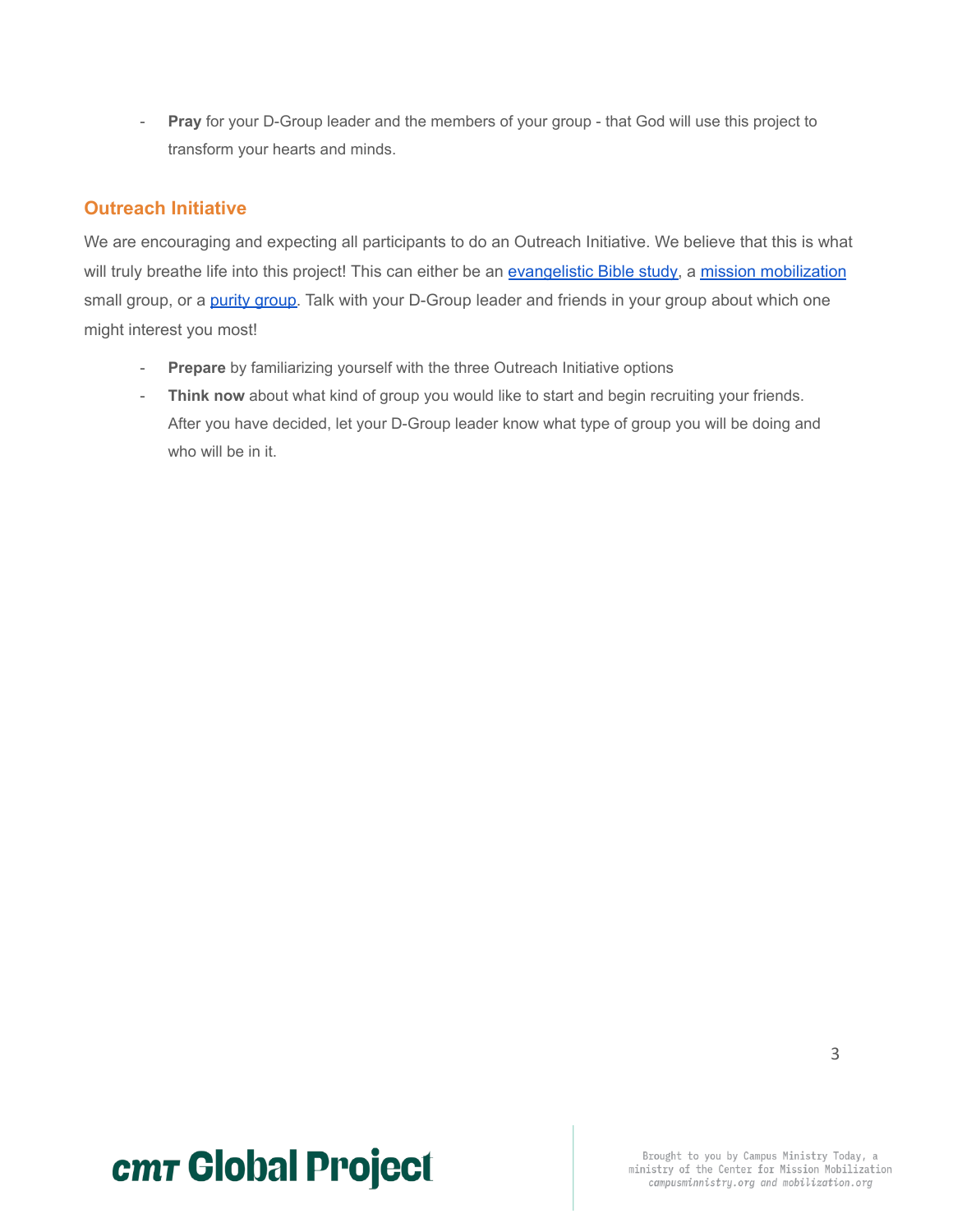### Weekly Assignments

Below are the assignments for the book study, bible study, and scripture memory for Discipleship Groups. Be sure to check with your D-Group leader if there are any changes or adjustments. While the Global Project provides a lot of the resources and structure, your ministry might be customizing or adjusting some things to best suit your local ministry.

Read *F&F* Chapters 1-3 and discuss Read *F&F* Chapters 4-6 and discuss Study 2 Timothy 1:1-7 and discuss Study 2 Timothy 1:8-18 and discuss Memorize Matthew 9:36-38 Memorize Galatians 2:20

Memorize Hebrews 4:12 Memorize 2 Timothy 2:22

Read *F&F* Chapters 12-16 and discuss Read *F&F* Chapters 17-19 and discuss Study 2 Timothy 3:1-9 and discuss Study 2 Timothy 3:10-17 and discuss Memorize Romans 1:16 Memorize Luke 16:10

#### **Session 7 - Disciple-making Pt. 2 Session 8 - Mission Mobilization**

Read *F&F* Chapters 20-22 and discuss Read *F&F* Chapters 23-26 and discuss Study 2 Timothy 4:1-8 and discuss Study 2 Timothy 4:9-22 and discuss Memorize 2 Timothy 2:2 Memorize Revelation 7:9

#### **Session 1 - Vision for Your Life Session 2 - Build Your Life Foundation 1**

#### **Session 3 - Build Your Life Foundation 2 Session 4 - Build Your Life Foundation 3**

Read *F&F* Chapters 7-9 and discuss Read *F&F* Chapters 10-11 and discuss Study 2 Timothy 2:1-13 and discuss Study 2 Timothy 2:14-26 and discuss

#### **Session 5 - Evangelism Session 6 - Disciple-making Pt. 1**

### **cmr Global Project**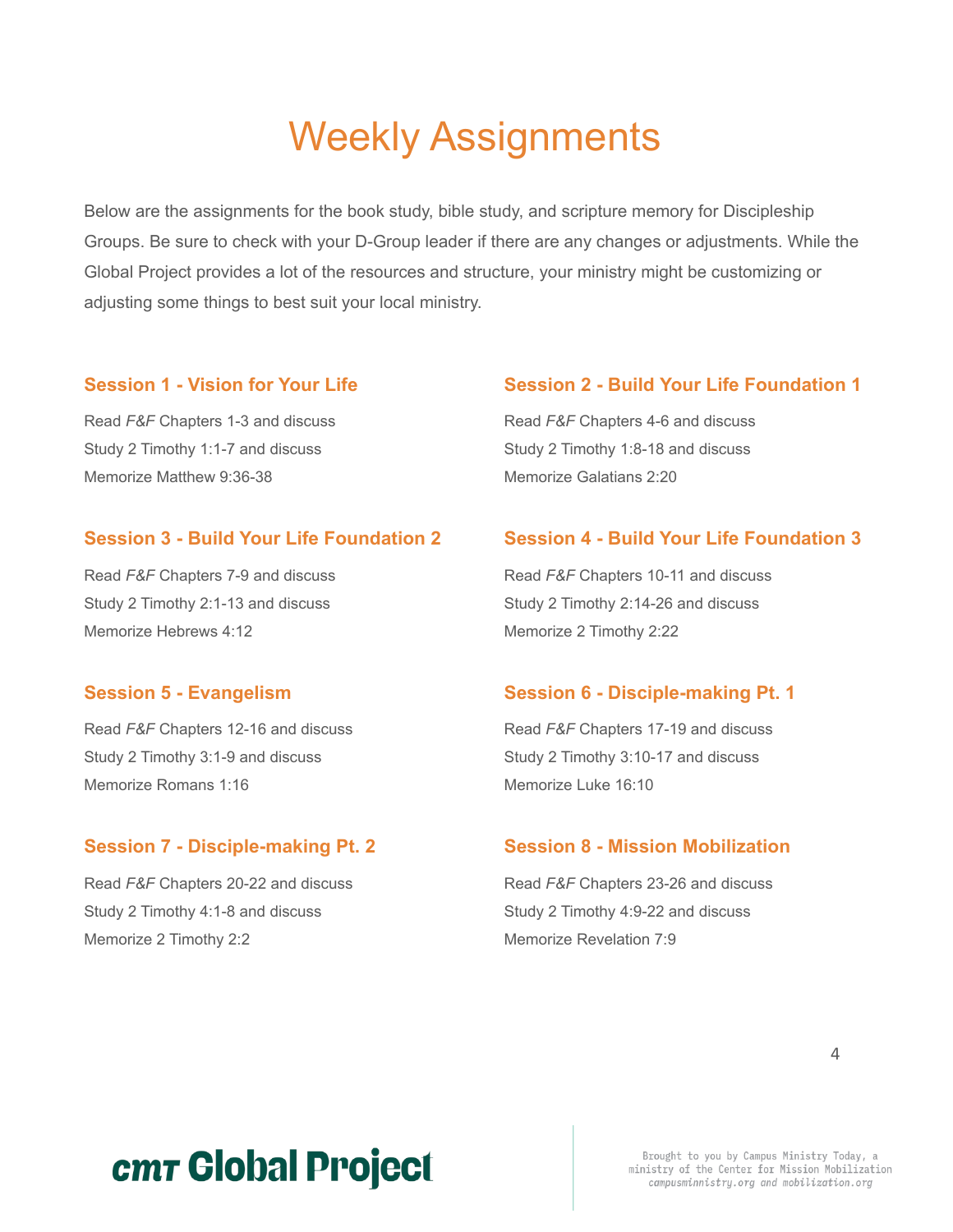### How to Study the Bible

Using the Inductive Method



### **A Simple Method: Observation, Interpretation, Application (OIA)**

Perhaps the most common error most people make when studying the Bible is to read meaning into the verses as opposed to discovering meaning from proper context. Here is a basic method to use when studying a verse or passage that will help you avoid this. Try to begin each time of Bible study with a prayer asking for God's help to understand His Word. For instance, *Heavenly Father, please 'open my eyes that I may behold wondrous things out of your law' (Psalm 119:18).*

### **Observation**

What does the text say? The goal here is not to determine the meaning of the passage but to simply make observations. Ask descriptive questions: **Who** is involved - author speaker audience?, **What** is happening -

### **cmr Global Project**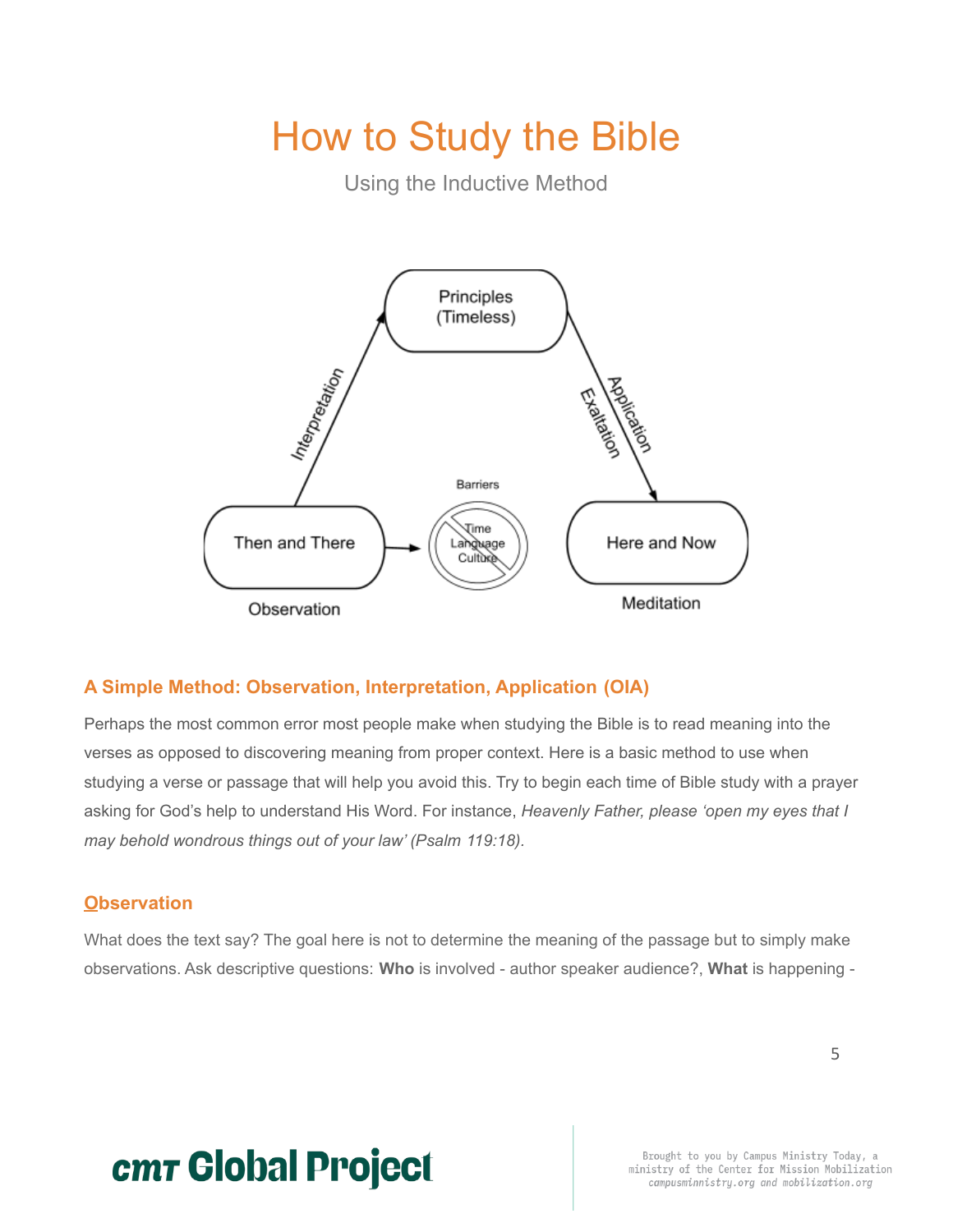events and sequences?, **Where** and **When** is this taking place? **Why** did the holy spirit inspire this passage?, **How** does it happen/unfold? Also pay special attention to nouns and proper nouns, verbs, adjectives, adverbs, repeated words, tenses, conjugations (i.e. and, but, for, since, therefore, yet, because)

#### **Interpretation**

Next, comes interpretation. We are trying to understand what the passages mean. Here are some helpful things to consider:

-What did the author mean to communicate to the **original audience**? Remember the bible can never mean what it never means. Context is key.

-What **type of literature** is it (biography, narrative, oratory, parable, poetry, prophecy, proverb, etc.)? -Review the **content** (i.e. what you gathered in interpretation)

-What is the (literary, historical, cultural, geographical, theological) **context**?

-How does it **compare** to other scripture? Make use of **cross-references**.

-Lastly, **consult** other resources (i.e. commentaries, Bible dictionaries, concordances, sermons, etc.)

### **Application**

"Understanding is simply a means to a larger end - practicing biblical truth in day-to-day life. Observation plus interpretation without application equals abortion." - Howard Hendricks, *Living by the Book*

Application is the practical implementation of what God has taught us through the passage. As Hames says, we are to be "doers of the Word, and not hearers only (James 1:22-25)." Try to keep your applications **SPAM. Specific, Personal, Attainable, & Measurable**. Here is another helpful acronym when thinking through how to apply a passage:

> **S**in to avoid **P**romise to claim **E**xample to follow **C**ommands to obey **K**nowledge of God, myself and the world

**VIDEO RESOURCES -** PT 1 <https://youtu.be/0W5XKGSjLLU>, PT 2 <https://youtu.be/zQllMChehR4>

## **cm Global Project**